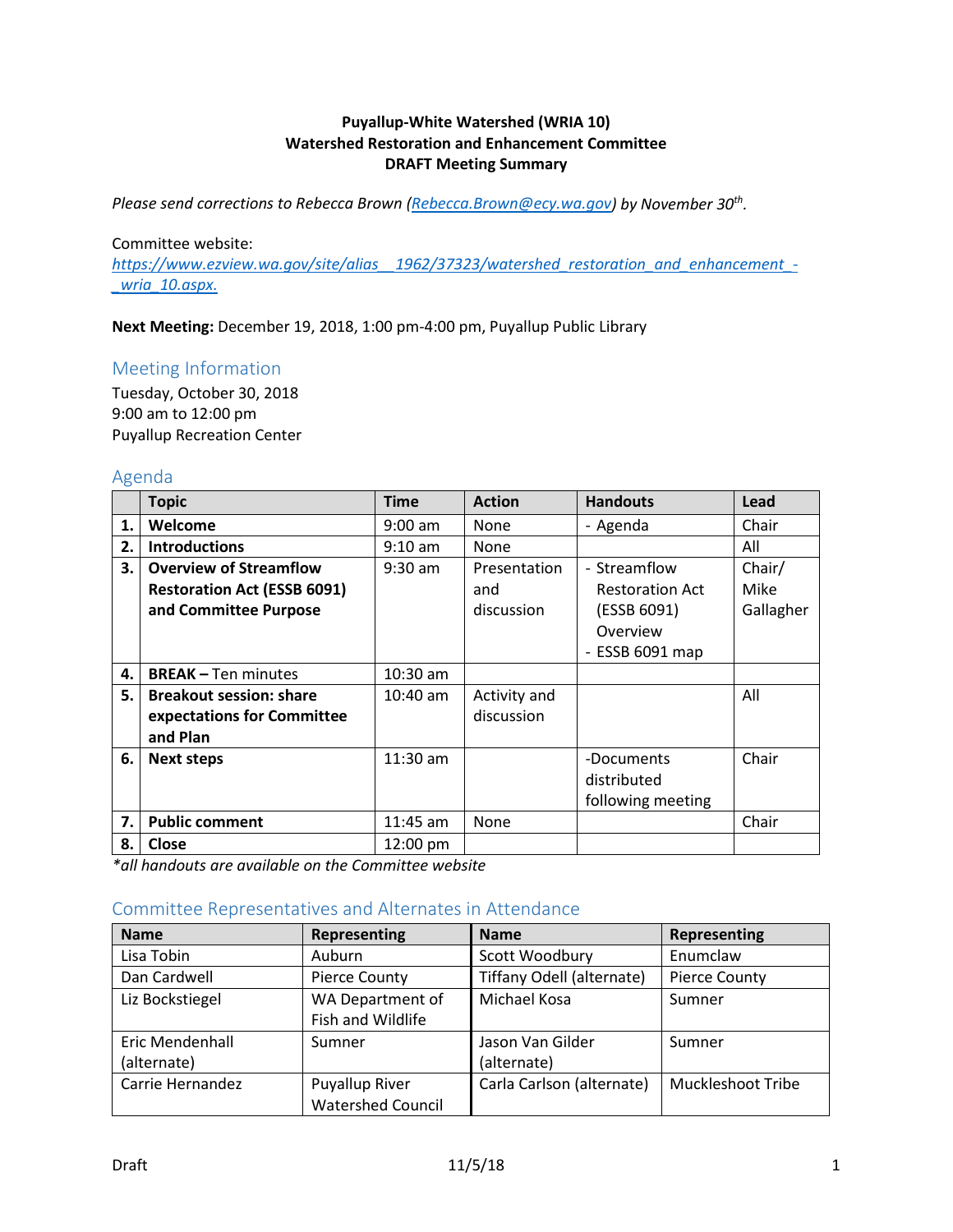| <b>Name</b>             | Representing               | <b>Name</b>        | Representing      |
|-------------------------|----------------------------|--------------------|-------------------|
| Ryan Johnstone          | <b>Bonney Lake</b>         | Jim Morgan         | Pacific           |
| <b>Russ Blount</b>      | <b>Fife</b>                | <b>Russ Ladley</b> | Puyallup Tribe    |
| Ryan Mello              | <b>Pierce Conservation</b> | <b>Greg Reed</b>   | Orting            |
|                         | <b>District</b>            |                    |                   |
| Jessie Gamble           | <b>MBA Pierce</b>          | Chuck Sundsmo      | <b>MBA Pierce</b> |
|                         |                            | (alternate)        |                   |
| Stephane Seivert-Wilson | Tacoma                     | Rebecca Brown      | WA Department of  |
| (alternate)             |                            |                    | Ecology           |

Committee Members not in attendance: City of Puyallup

## Other Attendees

| <b>Name</b>       | <b>Representing</b>        | <b>Name</b>          | Representing               |
|-------------------|----------------------------|----------------------|----------------------------|
| Cal Taylor        | Tacoma                     | Jerry Louthain       | <b>HDR</b>                 |
| Tom Kantz         | <b>Pierce County</b>       | Stephanie Shelton    | <b>King County</b>         |
| Angela Johnson    | WA Department of           | Mike Gallagher       | WA Department of           |
|                   | Ecology                    |                      | Ecology                    |
| Lisa Dally Wilson | <b>Dally Environmental</b> | Mike Noone           | WA Department of           |
|                   |                            |                      | Ecology                    |
| Jason Hatch       | <b>Washington Water</b>    | <b>Burt Clothier</b> | <b>Pacific Groundwater</b> |
|                   | Trust                      |                      |                            |

## Presentation on ESSB 6091/RCW 90.94

Presentation available on committee webpage.

## Breakout Session on Expectations and Concerns

Comments from breakout groups, grouped by topic. Flip chart images included at end of document.

| <b>Expectations</b>                                | Concerns                                             |  |
|----------------------------------------------------|------------------------------------------------------|--|
| <b>Process</b>                                     |                                                      |  |
| Reach consensus on a plan and acceptance from      | Don't forget to include exempt wells within the      |  |
| DOE.                                               | city limits.                                         |  |
| Information sharing from other watersheds in       | Scope creep beyond permit exempt wells.              |  |
| 203 and 202 planning basins.                       |                                                      |  |
| Hope group really works hard up front to           | Lawsuits against plans.                              |  |
| understand the Tribes' positions.                  |                                                      |  |
| We can land on defendable metrics re: NEB and      | How binding is the plan.                             |  |
| how projects are being measured for this.          |                                                      |  |
| A hope for inter-local agreements between all      | That we are able to defend recommendations           |  |
| parties.                                           | and gain support for them.                           |  |
| That all entities in the law be interested in      | Local health districts that provide water            |  |
| supporting the process/law.                        | availability certifications are not involved in this |  |
|                                                    | process.                                             |  |
| Opportunity for collaboration with other WRIAs     | Timing of coordinating with other planning           |  |
| (especially adjacent WRIAs).                       | efforts.                                             |  |
| Simple as possible, ability to cross-use processes | What triggers rule-making?                           |  |
| (ex. Population estimates).                        |                                                      |  |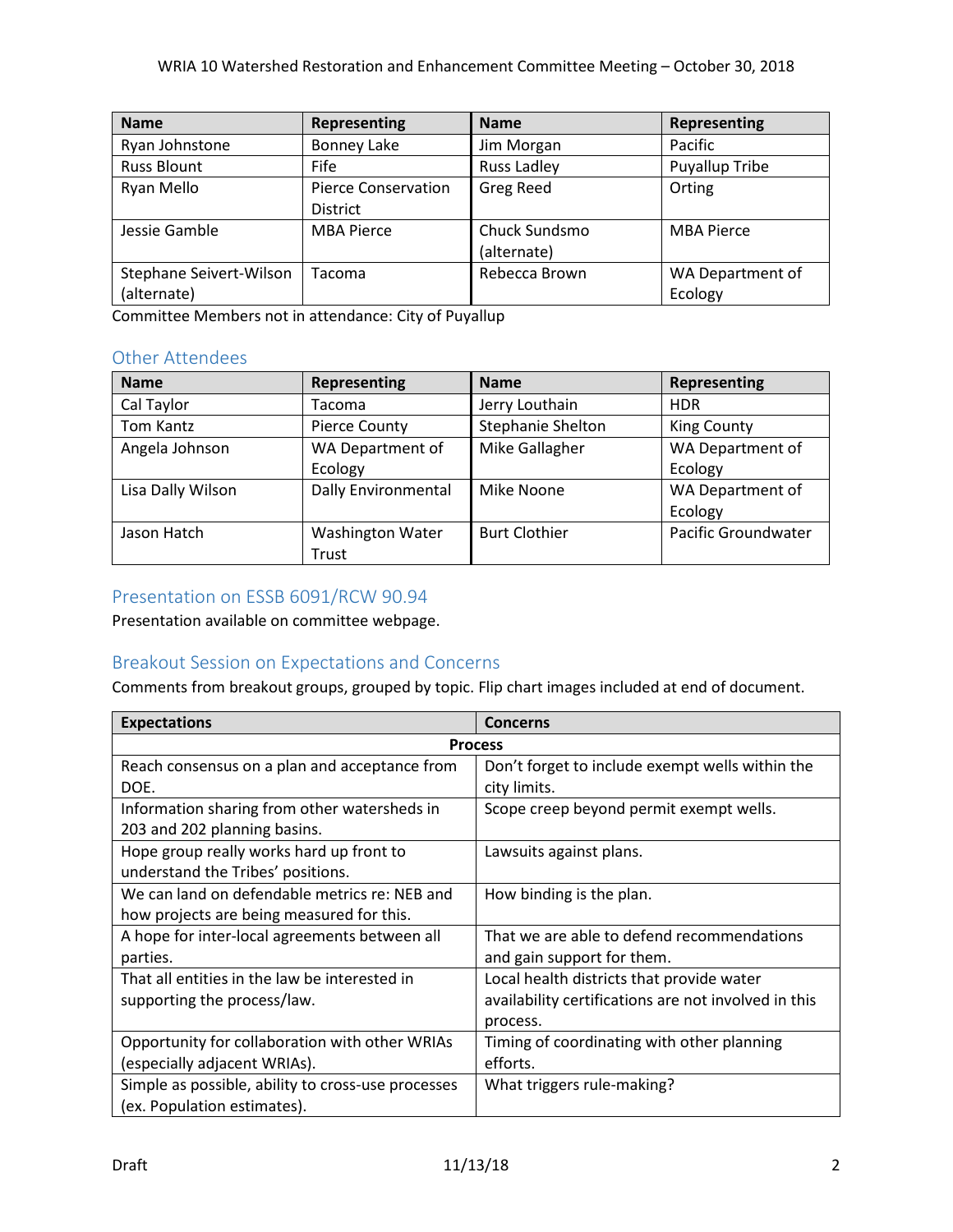| <b>Expectations</b>                                            | <b>Concerns</b>                                   |  |
|----------------------------------------------------------------|---------------------------------------------------|--|
| Net use should be defined.                                     | Getting consensus on given timeline.              |  |
| Consistency to limit legal liability.                          | Will the plan stand up to scrutiny/possibility of |  |
|                                                                | lawsuits in the future.                           |  |
| Agreement on what is environmentally beneficial.               |                                                   |  |
| Clear guidance of when recommendations would                   |                                                   |  |
| be overridden.                                                 |                                                   |  |
| Use Health Department definitions.                             |                                                   |  |
| Consider creating a 'stakeholder matrix'.                      |                                                   |  |
|                                                                | Data, Science, and Information                    |  |
| Understand the scale of impact/need. (# of wells,              | Don't know how much water is available in         |  |
| size of affected area).                                        | basin/sub-basin, so cannot measure impacts.       |  |
| Understand how permit exempt well use affect                   | The 4 exemptions applied don't result in a net    |  |
| fish.                                                          | loss to the watershed.                            |  |
| Use data and science to drive decision-making.                 | Limitations of mitigating in the WRIA in          |  |
|                                                                | time/place.                                       |  |
| Use scientific knowledge and identified priorities             | How to use USGS groundwater model in timely       |  |
| of TAG Salmon Recovery Group and Citizens                      | manner.                                           |  |
| Advisory Committee.                                            |                                                   |  |
| Quantify how much water is available in a                      |                                                   |  |
| particular aquifer and sub-basin.                              |                                                   |  |
| All recommendations are science-based.                         |                                                   |  |
| To be able to quantify future uses, and put those              |                                                   |  |
| into perspective with other uses.                              |                                                   |  |
| Get data on individual wells historically.                     |                                                   |  |
| <b>Funding</b>                                                 |                                                   |  |
| Once projects recommended/selected, joint                      | How are we funding and being responsible for      |  |
| effort to promote funding for them.                            | implementing projects.                            |  |
| Joint NEB Project grant awarding entity.                       | Funding availability when the opportunity for a   |  |
|                                                                | project or acquisition arises.                    |  |
|                                                                | Building up prices of water rights vs. municipal  |  |
|                                                                | water.                                            |  |
|                                                                | Non-NEB meeting projects getting funding.         |  |
|                                                                | <b>Projects/Recommendations</b>                   |  |
| Hope that people use water more conservatively<br>$(300$ gpd?) | Water use in time-storage.                        |  |
| Establish a water bank-flexible use of funds on a              | Defining projects without land                    |  |
| short notice.                                                  | acquisition/ownership.                            |  |
| Outward mindset of education-big picture and                   | That plans (NEB) projects not                     |  |
| their concerns.                                                | funded/implemented.                               |  |
| Education to change public mindset.                            | Recommendations to increase fees for permit       |  |
|                                                                | exempt wells.                                     |  |
|                                                                | That eventual plan does not have the unintended   |  |
|                                                                | consequences of a net ecological impact/loss.     |  |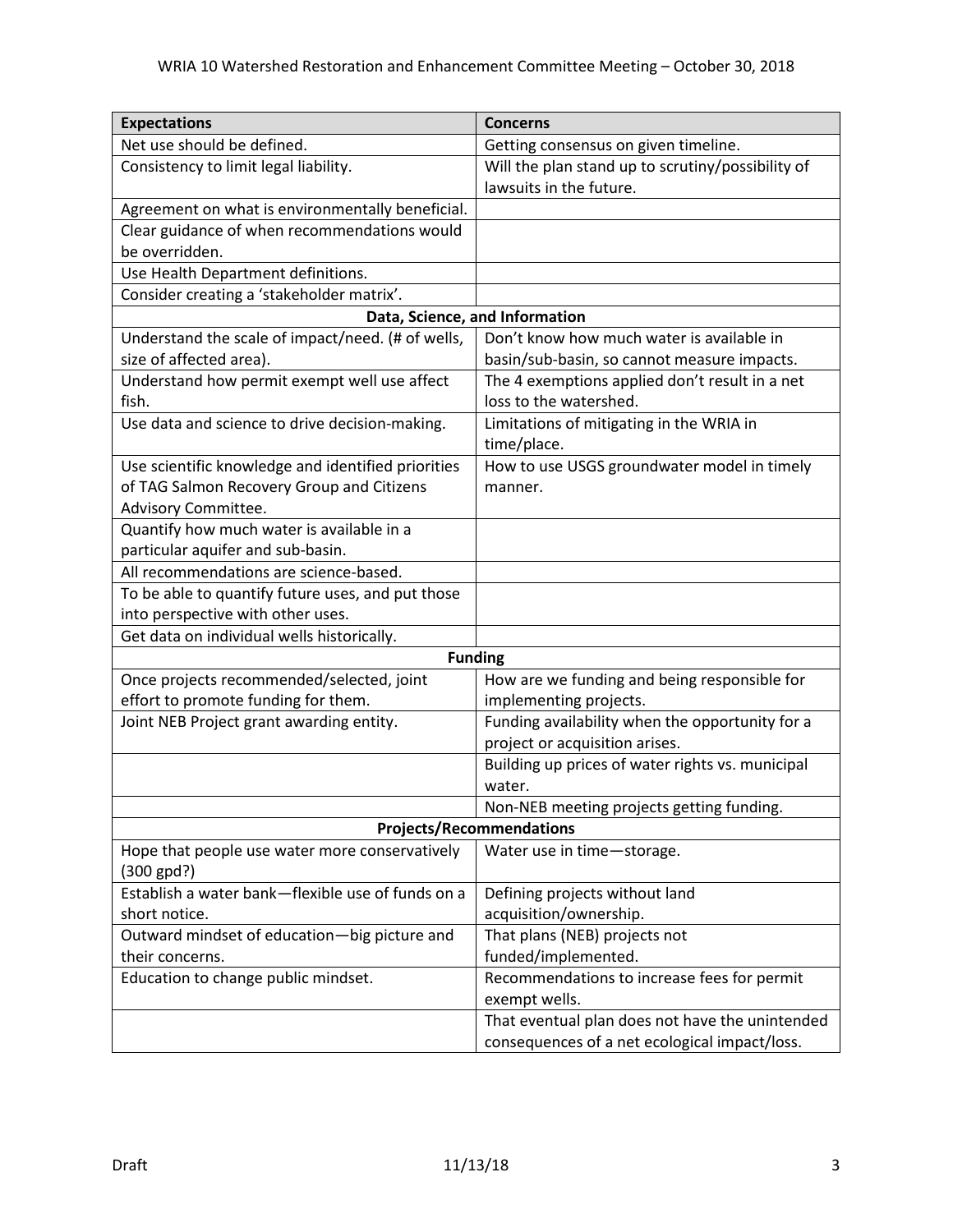## Discussion Summary

### Wells

Questions around permit exempt wells in the law and the plans. According to Ecology's interpretation of 90.94 RCW, the committees' plans should offset the future consumptive use of domestic permit-exempt wells. The plans do not have to offset the future consumptive use of non-domestic permit exempt wells, such as stock water, industrial, or commercial use. 90.94 RCW does not change other appropriation laws. The law includes limits for water use. The water use limitations are per connection—the law did not change the limits of permit-exempt wells. The limits are for both Group A and Group B wells. The plans will likely be looking at small amounts of water—fractions of a cubic foot per second—per basin or sub-basin. Any negative impact caused by future permit exempt wells needs to be offset, even if it is de minimus. These small volumes can be critical at certain times of year.

The metering pilots may provide some insight into how much water is actually being used by permitexempt domestic wells on the east and west sides of the Cascades. Currently, permit exempt domestic well use is not metered or measured. The electricity cost of pumping the water out of the ground is usually the limiting factor in water use. Ecology's water use enforcement is complaint driven, and because of limited staff, Ecology usually focuses on the biggest offenders. Metering is an option that the committee could put forth as a recommendation. The Muckleshoot Tribe has interest in including metering in the plan.

### Planning Process

A bulk of the discussion focused on the committee formation and decision-making. The law required Ecology to invite all cities, counties, and tribes in the WRIA, plus the largest irrigation district, largest non-municipal water purveyor, WDFW, and representatives from the environmental, agricultural, and building industry communities. Any entity that declined to participate is not part of the committee and will not affect decision-making. The next few meetings will cover the operating principles, and identify who is a member of the committee, and the requirements to membership and voting on the final plan.

The largest non-municipal water purveyor has declined to participate in the planning process, and other committee members were concerned about their absence. The Chair will work with her Ecology leadership to address water purveyor participation.

Each committee members must work closely with their organization to ensure that their organization does not overturn the plan after the members have agreed with the direction of plan for some time. All committee members need to approve the final plan. The plan should offset 20 years of projected permit-exempt domestic well use, plus projects to support Net Ecological Benefits, and potentially, suggest rule changes. If the plan does is not fully approved, then Ecology will submit the plan to the Salmon Recovery Funding Board for recommendations, then consider those recommendations, make changes to plan, and begin rulemaking to implement the plan. Ecology may also engage in rule-making if a plan is approved and adopted. The plan might include recommendations for different instream flow rules, or change the well fee and 950 gallon per day limit, all would need a rule to implement. Ecology's technical staff will be involved and reviewing draft plans throughout the process, so that a submitted plan *should* be adopted by Ecology.

Aside from the final plan approval, other decision points along the way include deciding on sub-basins (very important and should align with other Ecology sub-basin planning efforts), growth projections and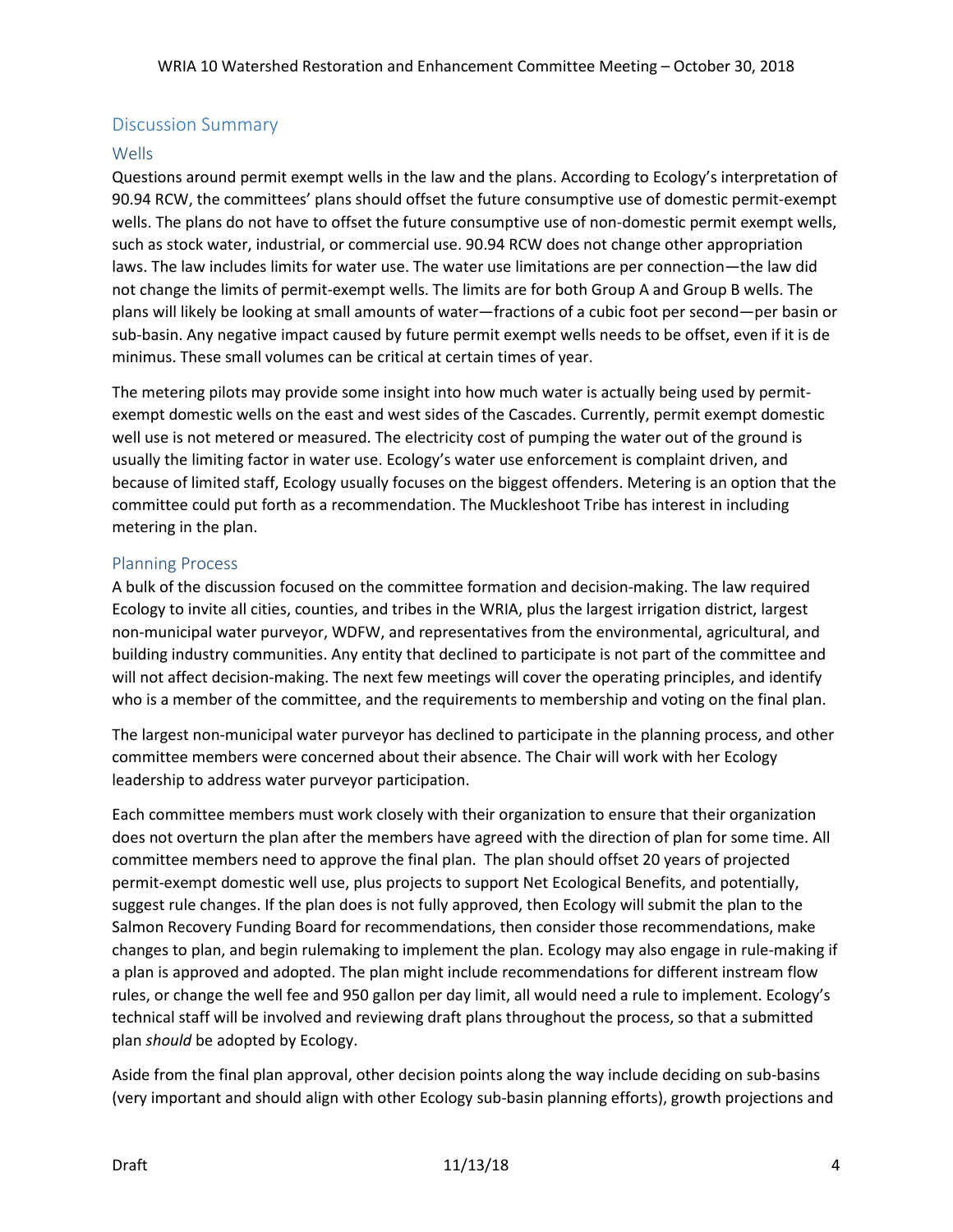consumptive use estimates, and the project list. Many of these topics will be covered in committee training opportunities.

The plans will include which entity is responsible for each project, and Ecology is putting \$300 million towards projects, most of which will be in plans. The first funding cycle is underway, because wells are currently going in without projects to offset them

### Information needs

Information needs and requests included a map with the size and location of water systems (*see website for updated map*). USGS model is slated to be completed late 2019, and the process should include the model. Ecology is not funding the USGS model.

### Action Items

- Chair will schedule the next meeting for early to mid-December. Starting in January, we anticipate having a set day of the month and a set location for future meetings.
- The next meeting will focus on operating principles. Chair expects committee members to review the draft document, provide input ahead of the meeting, and come prepared to discuss at the December meeting.
- Ecology will set up a number of trainings over the next few months to bring everyone up to a similar level of base knowledge to ensure we can have informed discussions and decisions going forward.
- Ahead of the December meeting, Committee members should consider:
	- o Formal or informal engagement with other collaborations/committees (e.g. salmon recovery lead entities, local integrating organizations, etc.). What would engagement look like?
	- o Is there interest in a new name for the committee?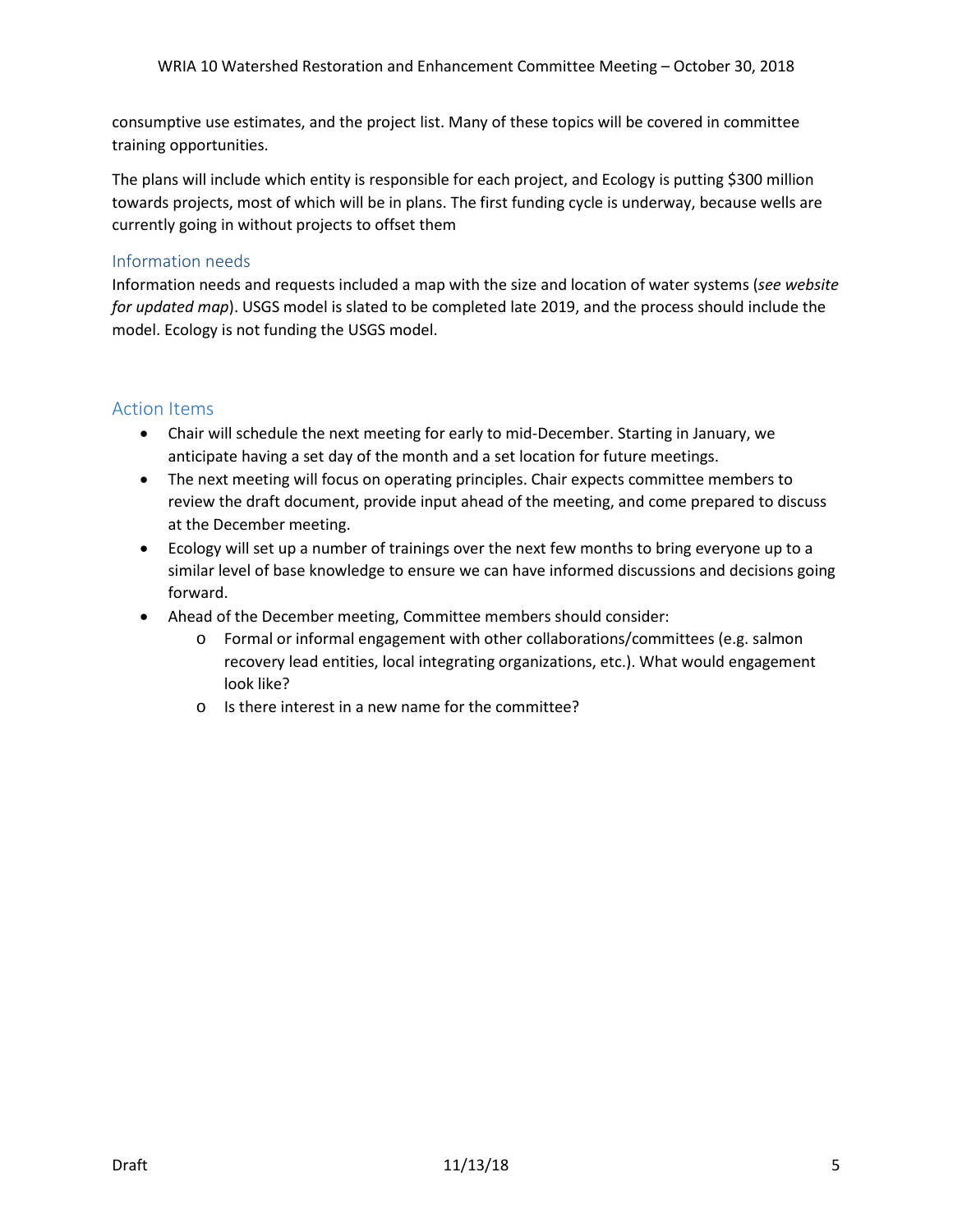# Flipcharts from breakout sessions

| EXPECTATIONS & HOPES<br>(ONCERNS<br>-GET DATAOD<br>Individual Wells<br>HIstorically.<br>OUTWard<br>Mulset of Eduation<br>BIG Picture &                                                                                                                                                                                                                                                                                                                                                                                                                                                                   | EXPECTATIONS &<br>HOPES<br>CONCERNS<br>AGREEMENTON<br>How are we<br>What is ENV. Beneficial<br>Funding & Being<br>- Establishawater<br>BANK - FRXible Use<br>Indementing Projects<br>Of Funds an Shart<br>Water USE W<br>NOTICE.<br>-Clear GUIDANCE OF<br>- DEFINING Projects<br>When Recommendations<br>WO Land Acquisition<br>WWW Id Be OVER LODEN.<br># Available when the<br>Education to change<br>Opportunity Arises.<br>POBLIC MINDSET<br>- Bildliver UP Arce,<br>Of WATERRIGHTS US<br>NET USE Should<br>MUniciple water.<br>Ee DEFINED. |
|----------------------------------------------------------------------------------------------------------------------------------------------------------------------------------------------------------------------------------------------------------------------------------------------------------------------------------------------------------------------------------------------------------------------------------------------------------------------------------------------------------------------------------------------------------------------------------------------------------|-------------------------------------------------------------------------------------------------------------------------------------------------------------------------------------------------------------------------------------------------------------------------------------------------------------------------------------------------------------------------------------------------------------------------------------------------------------------------------------------------------------------------------------------------|
| Ther Concerns.<br>2018.11.14 8:23                                                                                                                                                                                                                                                                                                                                                                                                                                                                                                                                                                        | - USE Healthdepartman<br>LFINITIONS.                                                                                                                                                                                                                                                                                                                                                                                                                                                                                                            |
| EXPECTATIONS &<br>LONCERNS<br>HOPES<br>-understand scale & impact/need-<br>thew to an ux users apportunities                                                                                                                                                                                                                                                                                                                                                                                                                                                                                             | Expertations<br>and Hopes<br>CONCERNS<br>Point forgot to I religious<br>- To be also to growthy<br>fiture uses, & pit those<br>Scope creep (beyond PEWells)<br>isto puspective wother vier,<br>-lausvits against plays<br>Thatal entities in the<br>- legal hobility of parties<br>Wrights. between so wol<br>- And physical projects not<br>the process/low<br>wheredolles intertanting-<br>times/implemented<br>Woter WRIAs (ey address)<br>- NOW - NEW meeting projects<br>Hing Faudjug.<br>JMRs                                             |
| $-$ *wells<br>-See of affected area<br>-Timing of coordinating w/ dur<br>planning estats<br>Hope that people we water more<br>conservatively (300 gm?)<br>-What triggers rule-making?<br>- Understand how point trengt well<br>- betting consensus on<br>given timeline<br>- use date fiscience to drive<br>- will the plan stand up<br>decision-making<br>to severting possibility<br>- Reach consensus on plan &<br>acceptance from DOEV<br>- Limitations of motiopating<br>- Information sharing from cher<br>M Me write - in time , dare<br>watersheds in 203 planning<br>2018.11.14 8:21<br>process | - Rec's to 1 fees for PEWRILS<br>of killing glucoolesshing<br>Coss-vse processes-pap pstrats<br>$F_{\sigma}$ ex<br>etility: / bps/-limit dry works.com<br>Joint New Project growth<br>antifaling entity                                                                                                                                                                                                                                                                                                                                         |